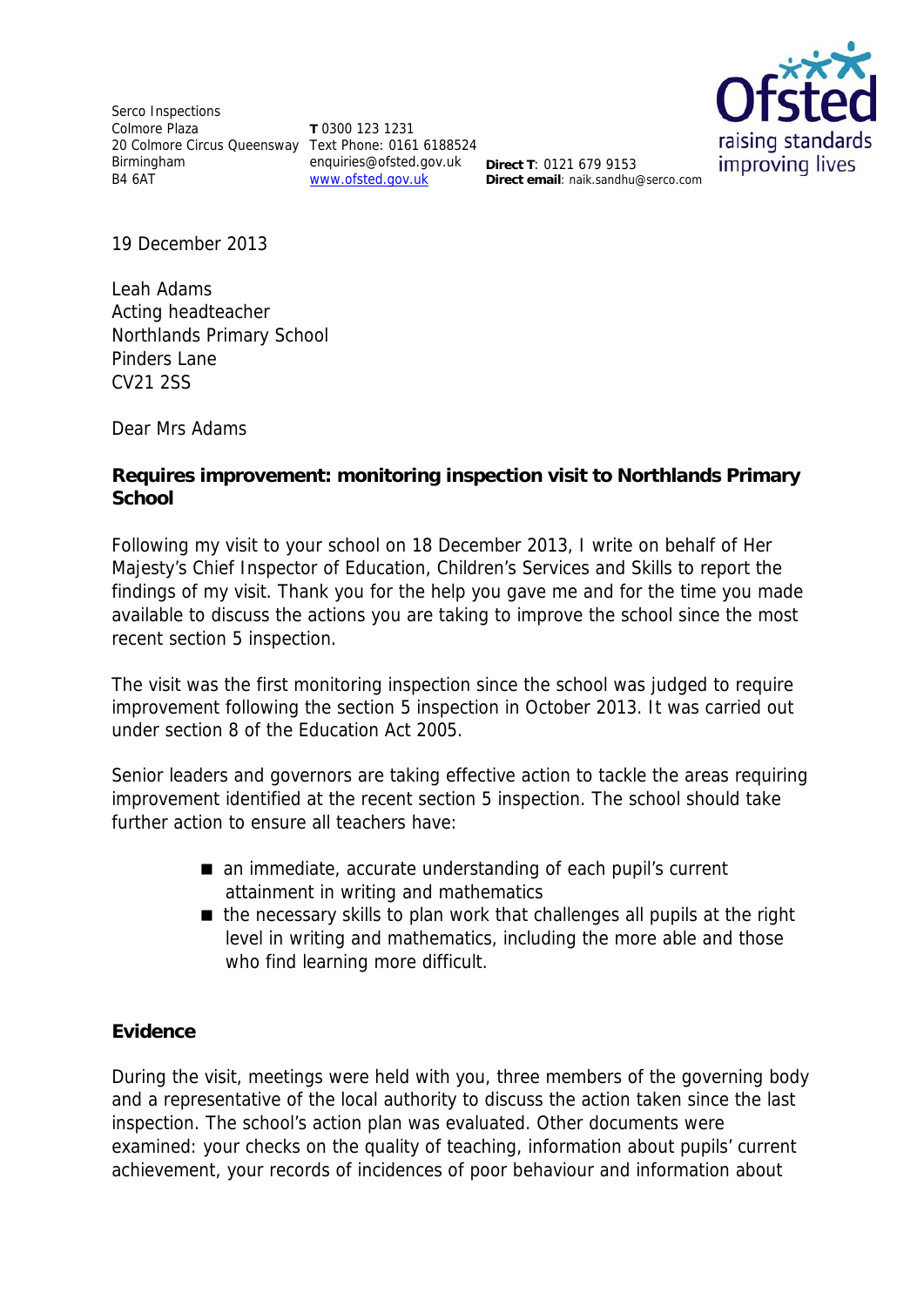

how teachers have been set targets to improve pupils' achievement. A short visit was made to each classroom to talk to pupils about their learning and their feelings of safety as well as to look at the work in their books.

### **Context**

The headteacher left the school at the end of the first week in December, at which point you became acting headteacher. You do not have an acting deputy headteacher. One full-time teacher, who has been off sick for a long period of time, is to leave the school at the end of December. These pupils will be taught by a temporary teacher until the planned permanent arrangement comes into effect in February. Another teacher, who works part-time, is also leaving at the end of term.

### **Main findings**

After a slow start, there is now a sense of urgency to the actions you and governors are taking. Since becoming acting headteacher, you have sharpened the school's action plan and taken decisive steps to ensure staff know what needs to be done. The plan sets out very clear timescales for actions to be completed and a range of measures by which you will judge their impact. As a result of the findings in this inspection, you plan to adjust some of the planned timescales and ways of measuring success to track improvement more closely.

The action plan shows you are tackling issues in a sensible order. For example, as well as stepping up the intensity of support, challenge and training for teachers, you are to implement significant changes in the structure and organisation of lunchtimes from the beginning of January, to make dining a more pleasurable experience for pupils and to ensure pupils feel cared for and respected at this time.

You have refined the system for recording incidences of unacceptable behaviour in classrooms and in the playground. You frequently check these records to identify patterns of behaviour for individual pupils and across different classes. You have, rightly, used this information to add to your judgement of the quality of teaching in each class and well as to identify which teachers are not following agreed guidelines for managing behaviour.

Prior to the resignation of the headteacher, in your role as deputy headteacher, you provided training to help teachers make intended learning in lessons clear. You had begun to implement a well-planned programme of coaching for individual teachers. Improvements observed in this inspection were as a result of this support. Now you are acting headteacher, you have brokered external consultants to continue this programme and plan to keep a close check on how well it is working. This is essential, as work seen in pupils' books during the inspection shows quite a number have made inadequate progress in writing and/or mathematics since the last inspection. This was seen in a number of classes, including those taught by teachers on the upper pay scale.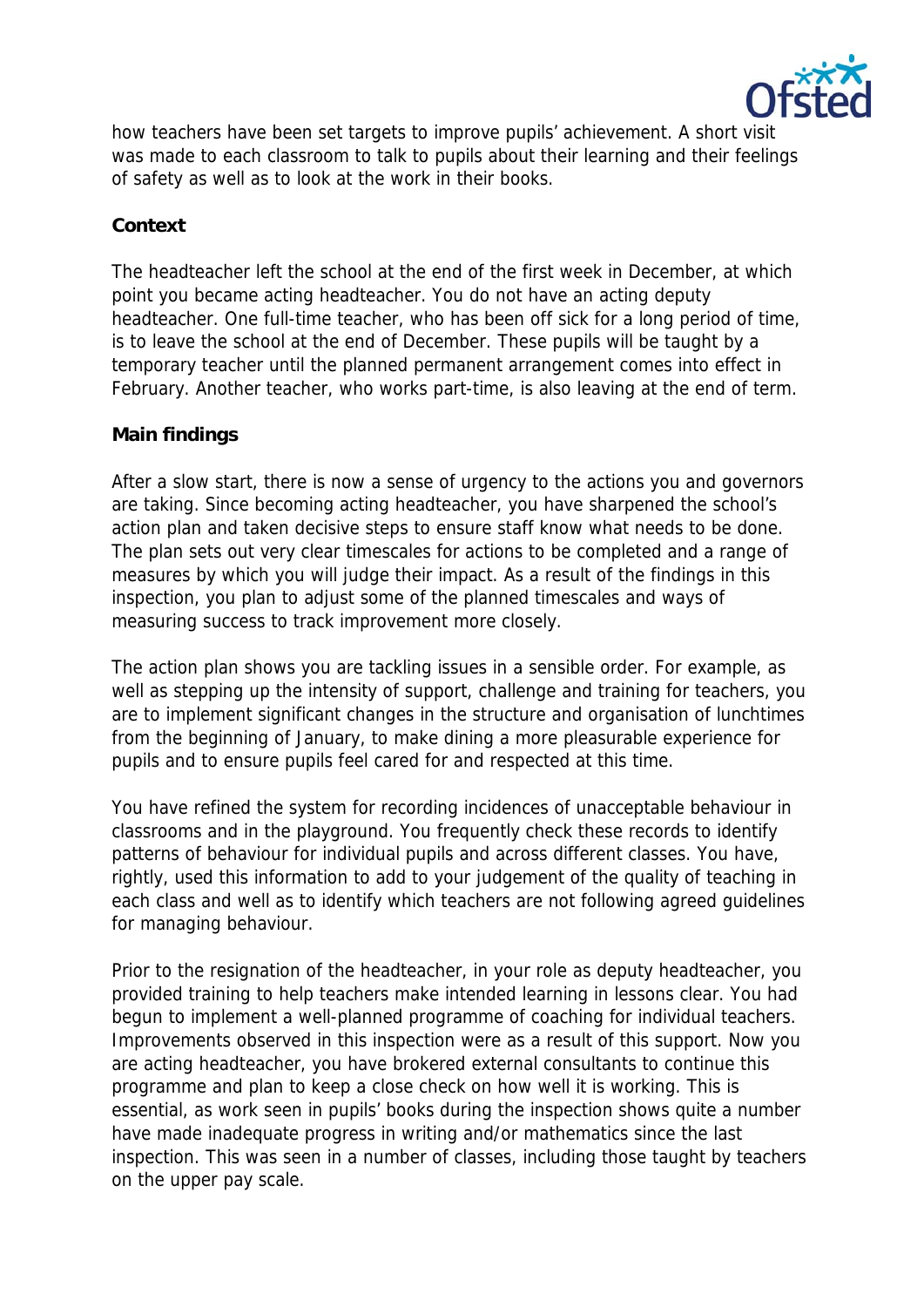

A committee of governors will oversee the action plan and challenge you each half term to demonstrate it is driving improvement rapidly enough. Governors have set up an additional group to specifically focus on the impact of the additional funding from the government (the pupil premium) allocated to support pupils eligible for free school meals and other groups, such as those who are looked after by the local authority.

Ofsted may carry out further visits and, where necessary, provide further support and challenge to the school until its next section 5 inspection. During the inspection you agreed that subject leaders would attend a series of HMI-led workshops to help them better understand their role. You also agreed to send HMI termly updates on pupils' achievement, copies of your reports to the governing body and reports sent to you following local authority visits to the school.

# **External support**

You have been proactive in requesting and accessing appropriate support to help you lead rapid improvement. For example, you have agreed with a colleague in another school that she will act as a mentor to you. The local authority is in the process of brokering external consultants to: support improvements in the quality of teaching; ensure teachers assess pupils' achievement accurately, increase the impact of subject leaders; and provide a headteacher 'professional partner' for you. The local authority plans to conduct a review of teaching and learning each term and to visit the school each half term to check progress with the action plan. As a result of concerns identified during this inspection, HMI feels the local authority must provide more regular support and challenge to the school, focusing sufficiently on evidence in pupils' books, and should take action to increase the capacity of leadership at all levels, so that the acting headteacher does not have too many responsibilities.

I am copying this letter to the Chair of the Governing Body and the Director of Children's Services for Warwickshire.

Yours sincerely

Sandra Hayes **Her Majesty's Inspector** 

The letter should be copied to the following:

Appropriate authority - Chair of the Governing Body/Interim Executive Board